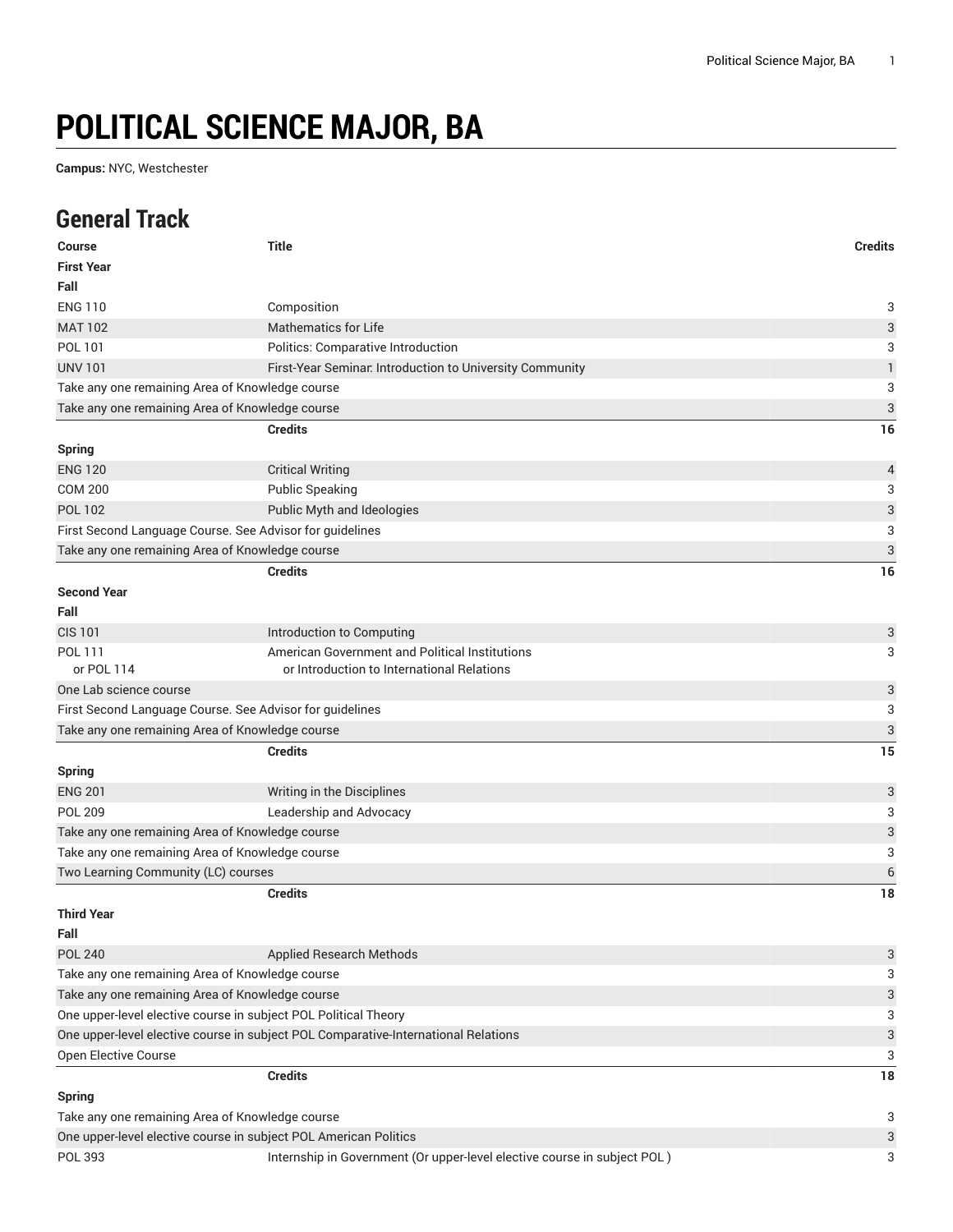| Open Elective Course (Writing Enhanced (WE)) | $\mathbf{3}$              |
|----------------------------------------------|---------------------------|
| Open Elective Course (Writing Enhanced (WE)) | 3                         |
| <b>Credits</b>                               | 15                        |
| <b>Fourth Year</b>                           |                           |
| Fall                                         |                           |
| One 300-level elective course in subject POL | 3                         |
| Open Elective Course                         | 3                         |
| Open Elective Course                         | 3                         |
| Open Elective Course                         | 3                         |
| Open Elective Course                         | 3                         |
| <b>Credits</b>                               | 15                        |
| <b>Spring</b>                                |                           |
| One elective course in subject POL           | 3                         |
| Open Elective Course                         | 3                         |
| Open Elective Course                         | 3                         |
| Open Elective Course                         | $\ensuremath{\mathsf{3}}$ |
| Open Elective Course                         | 3                         |
| <b>Credits</b>                               | 15                        |
| <b>Total Credits</b>                         | 128                       |

## **BA Political Science/law-JD (PSL) Track**

| Course<br><b>First Year</b>                              | <b>Title</b>                                                                   | <b>Credits</b>            |
|----------------------------------------------------------|--------------------------------------------------------------------------------|---------------------------|
| Fall                                                     |                                                                                |                           |
| <b>ENG 110</b>                                           | Composition                                                                    | 3                         |
| <b>MAT 102</b>                                           | <b>Mathematics for Life</b>                                                    | $\ensuremath{\mathsf{3}}$ |
| POL 101                                                  | Politics: Comparative Introduction                                             | 3                         |
| <b>UNV 101</b>                                           | First-Year Seminar. Introduction to University Community                       | $\mathbf{1}$              |
|                                                          |                                                                                | 3                         |
| First Second Language Course. See Advisor for guidelines |                                                                                | 3                         |
|                                                          | <b>Credits</b>                                                                 | 16                        |
| <b>Spring</b>                                            |                                                                                |                           |
| <b>ENG 120</b>                                           | <b>Critical Writing</b>                                                        | $\overline{\mathcal{L}}$  |
| <b>COM 200</b>                                           | <b>Public Speaking</b>                                                         | 3                         |
| <b>POL 102</b>                                           | Public Myth and Ideologies                                                     | 3                         |
| Second Language Course, if applicable                    |                                                                                | 3                         |
| Take any one remaining Area of Knowledge course          |                                                                                | $\ensuremath{\mathsf{3}}$ |
|                                                          | <b>Credits</b>                                                                 | 16                        |
| <b>Second Year</b>                                       |                                                                                |                           |
| Fall                                                     |                                                                                |                           |
| <b>CIS 101</b>                                           | Introduction to Computing                                                      | 3                         |
| POL 111                                                  | American Government and Political Institutions                                 | 3                         |
| or POL 114                                               | or Introduction to International Relations                                     |                           |
| One Lab science course                                   |                                                                                | 3                         |
|                                                          | Take any one remaining Area of Knowledge course (Civic Engagement (CE) course) | 3                         |
| Take any one remaining Area of Knowledge course          |                                                                                | $\ensuremath{\mathsf{3}}$ |
|                                                          | <b>Credits</b>                                                                 | 15                        |
| <b>Spring</b>                                            |                                                                                |                           |
| <b>ENG 201</b>                                           | Writing in the Disciplines                                                     | 3                         |
| <b>POL 209</b>                                           | Leadership and Advocacy                                                        | 3                         |
| Take any one remaining Area of Knowledge course          |                                                                                | 3                         |
| One elective course in subject POL                       |                                                                                | 3                         |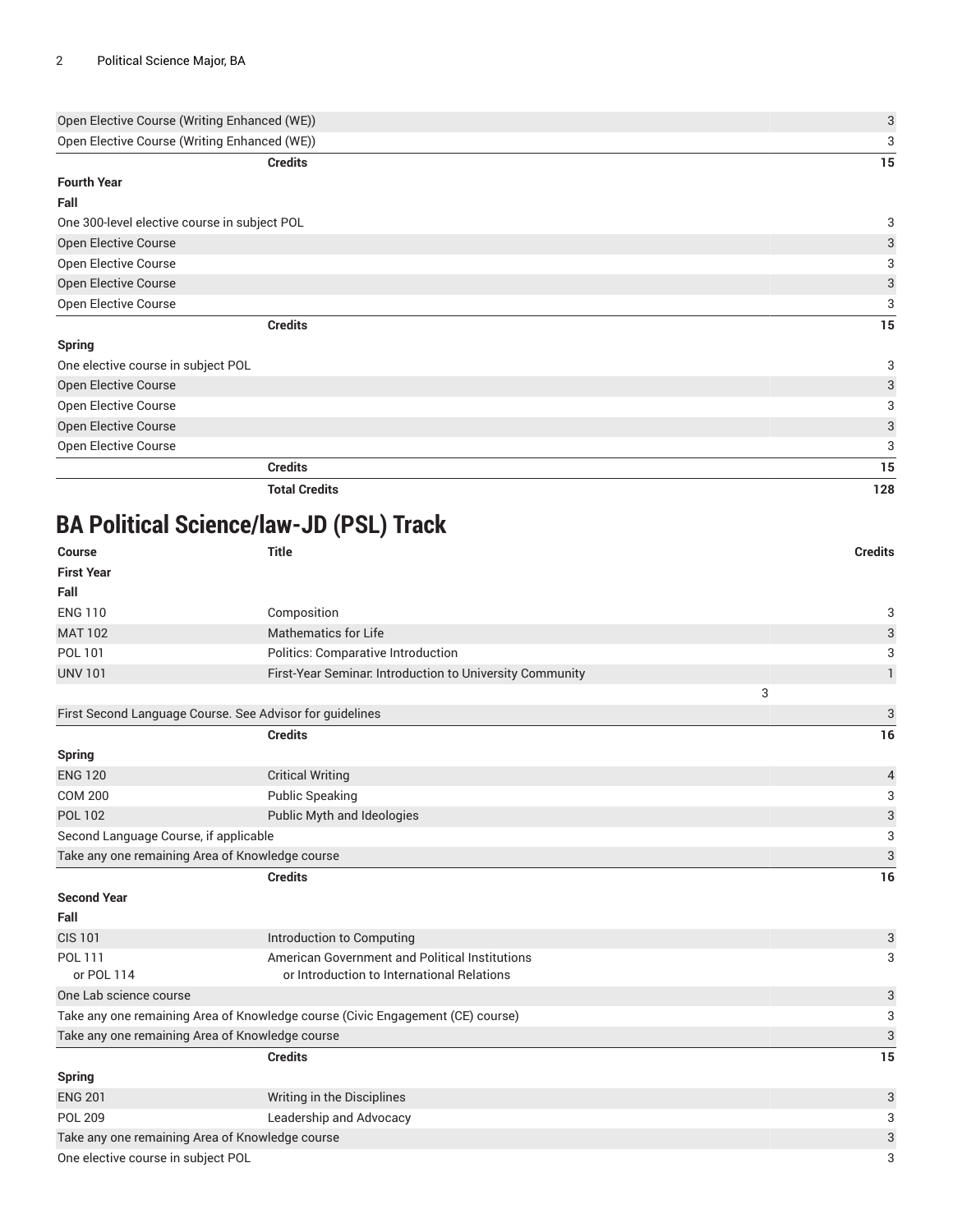| Two Learning Community (LC) courses          |                                                                                    | $\boldsymbol{6}$          |
|----------------------------------------------|------------------------------------------------------------------------------------|---------------------------|
|                                              | <b>Credits</b>                                                                     | 18                        |
| <b>Third Year</b>                            |                                                                                    |                           |
| Fall                                         |                                                                                    |                           |
| <b>POL 240</b>                               | Applied Research Methods                                                           | $\ensuremath{\mathsf{3}}$ |
|                                              | Take any one remaining Area of Knowledge course                                    | 3                         |
|                                              | One upper-level elective course in subject POL Political Theory                    | 3                         |
|                                              | One upper-level elective course in subject POL Comparative-International Relations | 3                         |
| One elective course in subject POL           |                                                                                    | $\mathfrak{S}$            |
|                                              | <b>Credits</b>                                                                     | 15                        |
| Spring                                       |                                                                                    |                           |
|                                              | Take any one remaining Area of Knowledge course                                    | $\ensuremath{\mathsf{3}}$ |
|                                              | One upper-level elective course in subject POL American Politics                   | 3                         |
| <b>POL 393</b>                               | Internship in Government (Or upper-level elective course in subject POL)           | $\ensuremath{\mathsf{3}}$ |
| Open Elective Course                         |                                                                                    | 3                         |
| One 300-level elective course in subject POL |                                                                                    | $\sqrt{3}$                |
|                                              | <b>Credits</b>                                                                     | 15                        |
| <b>Fourth Year</b>                           |                                                                                    |                           |
| Fall                                         |                                                                                    |                           |
| Law School course                            |                                                                                    | $\ensuremath{\mathsf{3}}$ |
| Law School course                            |                                                                                    | 3                         |
| Law School course                            |                                                                                    | 3                         |
| Law School course                            |                                                                                    | 3                         |
| Law School course                            |                                                                                    | $\sqrt{3}$                |
|                                              | <b>Credits</b>                                                                     | 15                        |
| Spring                                       |                                                                                    |                           |
| Law School course                            |                                                                                    | $\mathsf{3}$              |
| Law School course                            |                                                                                    | 3                         |
| Law School course                            |                                                                                    | 3                         |
| Law School course                            |                                                                                    | 3                         |
| Law School course                            |                                                                                    | $\sqrt{3}$                |
|                                              | <b>Credits</b>                                                                     | 15                        |
|                                              | <b>Total Credits</b>                                                               | 125                       |

## **BA Political Sci/Public Admin-MPA (PLG) Track**

| <b>Course</b>                                            | <b>Title</b>                                                                 | <b>Credits</b> |
|----------------------------------------------------------|------------------------------------------------------------------------------|----------------|
| <b>First Year</b>                                        |                                                                              |                |
| Fall                                                     |                                                                              |                |
| <b>ENG 110</b>                                           | Composition                                                                  | 3              |
| <b>MAT 102</b><br>or MAT 134                             | <b>Mathematics for Life</b><br>or Introduction to Probability and Statistics | 3              |
| POL 101                                                  | Politics: Comparative Introduction                                           | 3              |
| <b>UNV 101</b>                                           | First-Year Seminar. Introduction to University Community                     |                |
| Take any one remaining Area of Knowledge course          |                                                                              | 3              |
| Take any one remaining Area of Knowledge course          |                                                                              | 3              |
|                                                          | <b>Credits</b>                                                               | 16             |
| <b>Spring</b>                                            |                                                                              |                |
| <b>ENG 120</b>                                           | <b>Critical Writing</b>                                                      | $\overline{4}$ |
| <b>COM 200</b>                                           | <b>Public Speaking</b>                                                       | 3              |
| <b>POL 102</b>                                           | Public Myth and Ideologies                                                   | 3              |
| First Second Language Course. See Advisor for guidelines |                                                                              | 3              |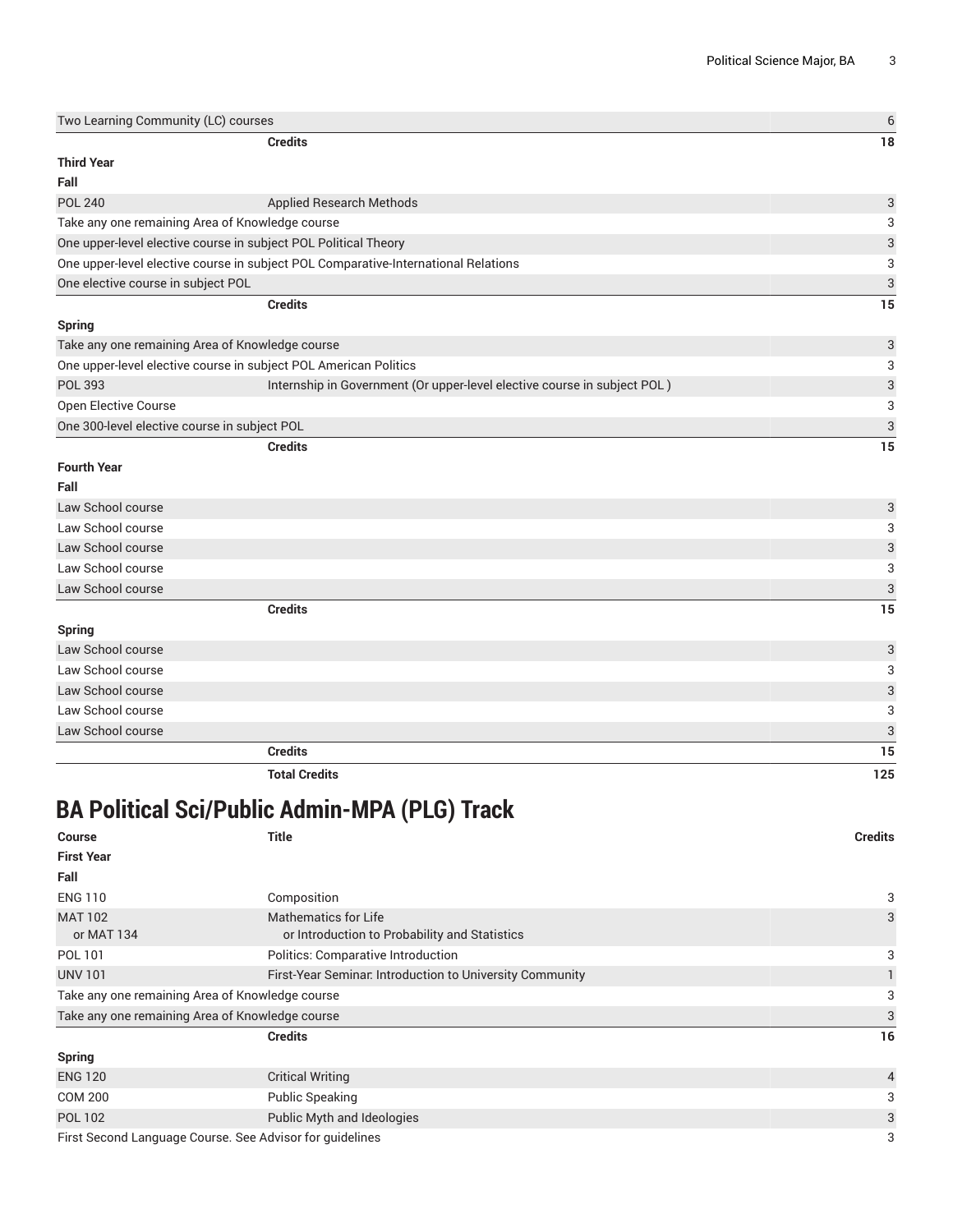| Take any one remaining Area of Knowledge course |                                                                                    | 3                         |
|-------------------------------------------------|------------------------------------------------------------------------------------|---------------------------|
|                                                 | <b>Credits</b>                                                                     | 16                        |
| <b>Second Year</b>                              |                                                                                    |                           |
| Fall                                            |                                                                                    |                           |
| <b>CIS 101</b>                                  | Introduction to Computing                                                          | 3                         |
| POL 111                                         | American Government and Political Institutions                                     | 3                         |
| or POL 114                                      | or Introduction to International Relations                                         |                           |
| One Lab science course                          |                                                                                    | $\overline{4}$            |
|                                                 | First Second Language Course. See Advisor for guidelines                           | 3                         |
|                                                 | Take any one remaining Area of Knowledge course                                    | $\ensuremath{\mathsf{3}}$ |
|                                                 | <b>Credits</b>                                                                     | 16                        |
| <b>Spring</b>                                   |                                                                                    |                           |
| <b>ENG 201</b>                                  | Writing in the Disciplines                                                         | 3                         |
| <b>POL 209</b>                                  | Leadership and Advocacy                                                            | 3                         |
|                                                 | Take any one remaining Area of Knowledge course                                    | $\ensuremath{\mathsf{3}}$ |
|                                                 | Take any one remaining Area of Knowledge course                                    | 3                         |
| Two Learning Community (LC) courses             |                                                                                    | $\,$ 6 $\,$               |
|                                                 | <b>Credits</b>                                                                     | 18                        |
| <b>Third Year</b>                               |                                                                                    |                           |
| Fall                                            |                                                                                    |                           |
| <b>POL 240</b>                                  | <b>Applied Research Methods</b>                                                    | 3                         |
|                                                 | Take any one remaining Area of Knowledge course                                    | 3                         |
|                                                 | Take any one remaining Area of Knowledge course                                    | 3                         |
|                                                 | One upper-level elective course in subject POL Political Theory                    | 3                         |
|                                                 | One upper-level elective course in subject POL Comparative-International Relations | $\ensuremath{\mathsf{3}}$ |
| Open Elective Course                            |                                                                                    | 3                         |
|                                                 | <b>Credits</b>                                                                     | 18                        |
| <b>Spring</b>                                   |                                                                                    |                           |
|                                                 | Take any one remaining Area of Knowledge course                                    | 3                         |
|                                                 | One upper-level elective course in subject POL American Politics                   | $\ensuremath{\mathsf{3}}$ |
| POL 393                                         | Internship in Government (Or upper-level elective course in subject POL)           | 3                         |
| One 300-level elective course in subject POL    |                                                                                    | $\ensuremath{\mathsf{3}}$ |
| Open Elective Course                            |                                                                                    | 3                         |
|                                                 | <b>Credits</b>                                                                     | 15                        |
| <b>Fourth Year</b>                              |                                                                                    |                           |
| Fall                                            |                                                                                    |                           |
| <b>Open Elective Course</b>                     |                                                                                    | 3                         |
| Open Elective Course                            |                                                                                    | 3                         |
| <b>POL 240</b>                                  | Applied Research Methods                                                           | 3                         |
| <b>PAA 601</b>                                  | Public Administration and its Environment                                          | $\ensuremath{\mathsf{3}}$ |
| PAA 603                                         | Economics of Government, Health Care and Nonprofit Entities                        | 3                         |
|                                                 | <b>Credits</b>                                                                     | 15                        |
| <b>Spring</b>                                   |                                                                                    |                           |
| PAA 602                                         | Organization Theory and Management                                                 | 3                         |
| <b>PAA 604</b>                                  | <b>Budgeting and Financial Analysis</b>                                            | 3                         |
| <b>PAA 630</b>                                  | Intergovernmental Relations                                                        | 3                         |
| Open Elective Course                            |                                                                                    | $\ensuremath{\mathsf{3}}$ |
| Open Elective Course                            |                                                                                    | 3                         |
|                                                 | <b>Credits</b>                                                                     | 15                        |
| <b>Fifth Year</b>                               |                                                                                    |                           |
| Fall                                            |                                                                                    |                           |
| <b>PAA 605</b>                                  | Ethics and Leadership (Or any PAA elective course)                                 | 3                         |